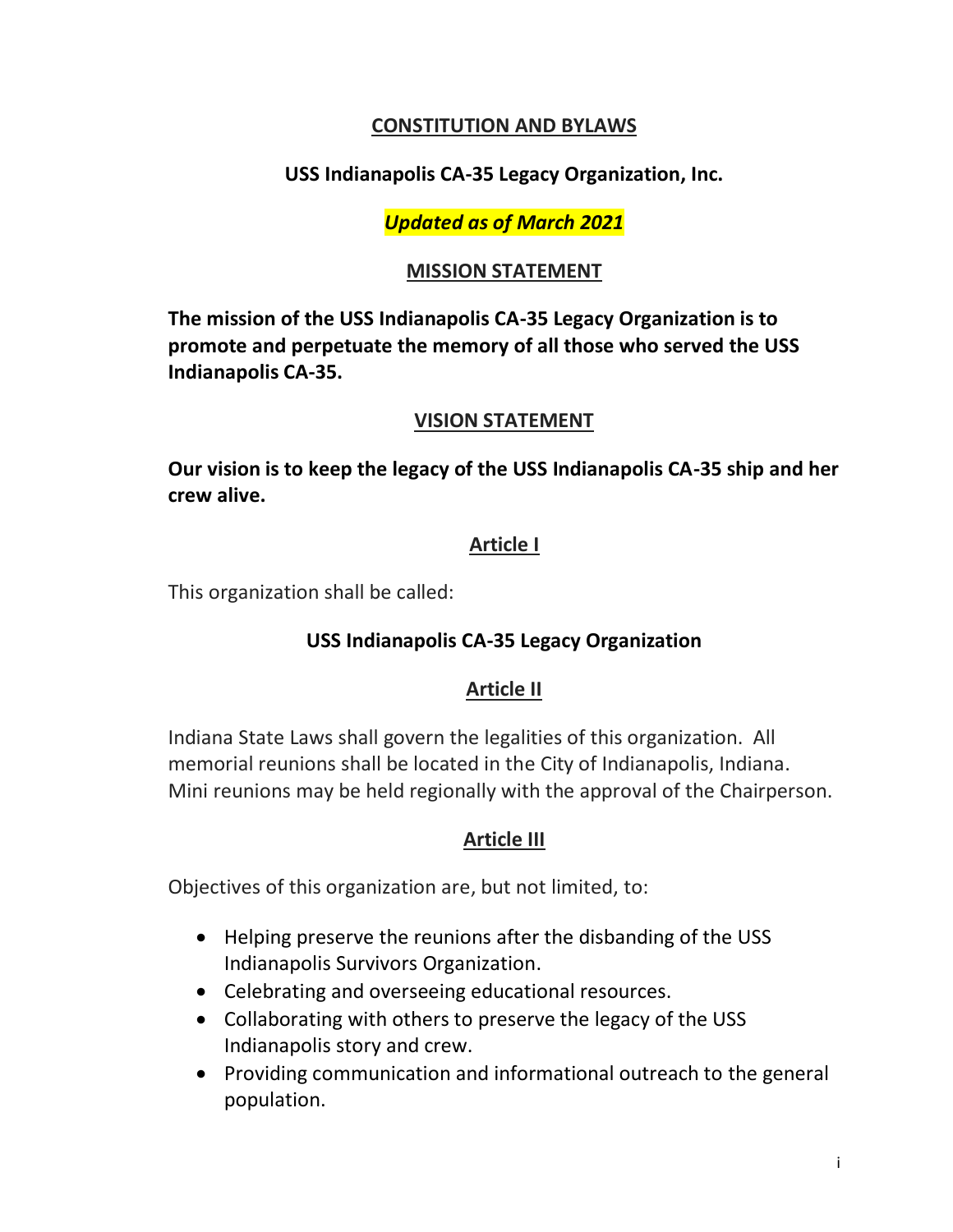# **Article IV**

Basic Policies of this Organization are:

- This organization shall be governed by the policies set forth in these By-Laws. Procedures not covered within the By-Laws shall be established and governed by the Officers and/or Directors attending the reunion. If no Officers or Directors are in attendance at a reunion an election will be held for a New Chairperson to be conducted by members in good standing in an ad hoc fashion so a meeting may take place.
- Term limits for Officers: **Chairperson** two (2) reunion meetings/elections; **Vice-Chairperson** two (2) reunion meetings/elections; **Secretary** three (3) reunion meetings/elections; **Treasurer** three (3) reunion meetings/elections; **Member at Large** two (2) reunion meetings/elections. It is understood that all Officer positions are up for election at each reunion.
- Term limits shall be calculated using consecutive terms and nonconsecutive terms. In the event that there is a vacancy in the Chairperson's position, the Vice Chair will assume that position until the next reunion. The Member at Large will fill any other vacancies. If there should be other vacancies, the Chairperson will appoint a replacement to serve for the remainder of the term. In filling vacancies for unexpired terms, an officer who has served more than half a term in office is considered to have served a full term.
- Past Officers may pass into Directors to aid the ongoing leadership of the organization after they leave their elected office for a period of three (3) reunion meetings/elections.
- This organization shall be nonprofit, non-sectarian, and non-partisan.
- All Officers, Directors, and Committee Chairpersons and/or their Members are non-compensated positions.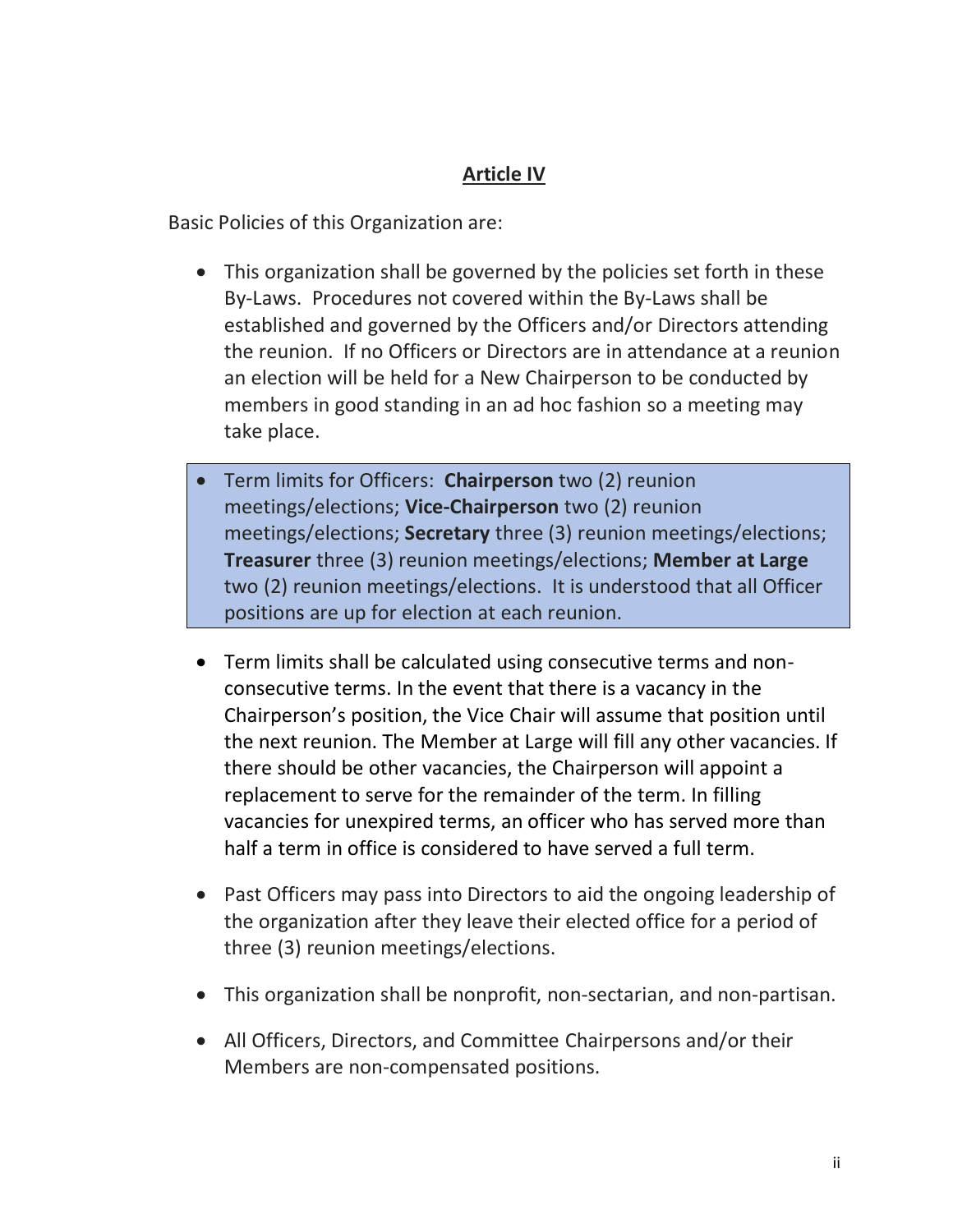• The Organization exists to organize, preserve, and strengthen comradeship among its members through personal contacts, conferences, committees, and memorial reunions.

# **Article V**

#### ELECTED OFFICERS AND THEIR DUTIES

#### The **CHAIRPERSON** shall:

- A) Preside over the **USS Indianapolis CA-35 Legacy Organization** reunions and ongoing meetings between reunions.
- B) With the aid of other Officers and Directors in attendance at the reunions, help appoint and establish Chairpersons of Committees. The objectives and goals of any given Committee shall be established at the reunion.
- C) Be the primary spokesperson for the **USS Indianapolis CA-35 Legacy Organization** and to aid the Officers, Directors, and Committee Chairpersons in the completion of their given activities and/or goals.
- D) Appoint qualified and eligible members to fill vacancies in any Committee. The general membership shall codify any appointments at the next reunion.
- E) Call special meetings of the Officers, Directors, and Committee Chairpersons when deemed necessary.
- F) Cast a decisive vote in any matter in the event of tied decisions at ad hoc meetings between reunions and during the reunions. Consequently the Chairperson may not vote on issues; their vote is the deciding vote for tied motions under consideration.
- G) Receive and sign all legal documents necessary for the **USS Indianapolis CA-35 Legacy Organization**. They shall keep timely documents to aid the Treasurer and help maintain the ongoing record keeping of the organization. The Chairperson shall pass this information onto their successor for continuity purposes.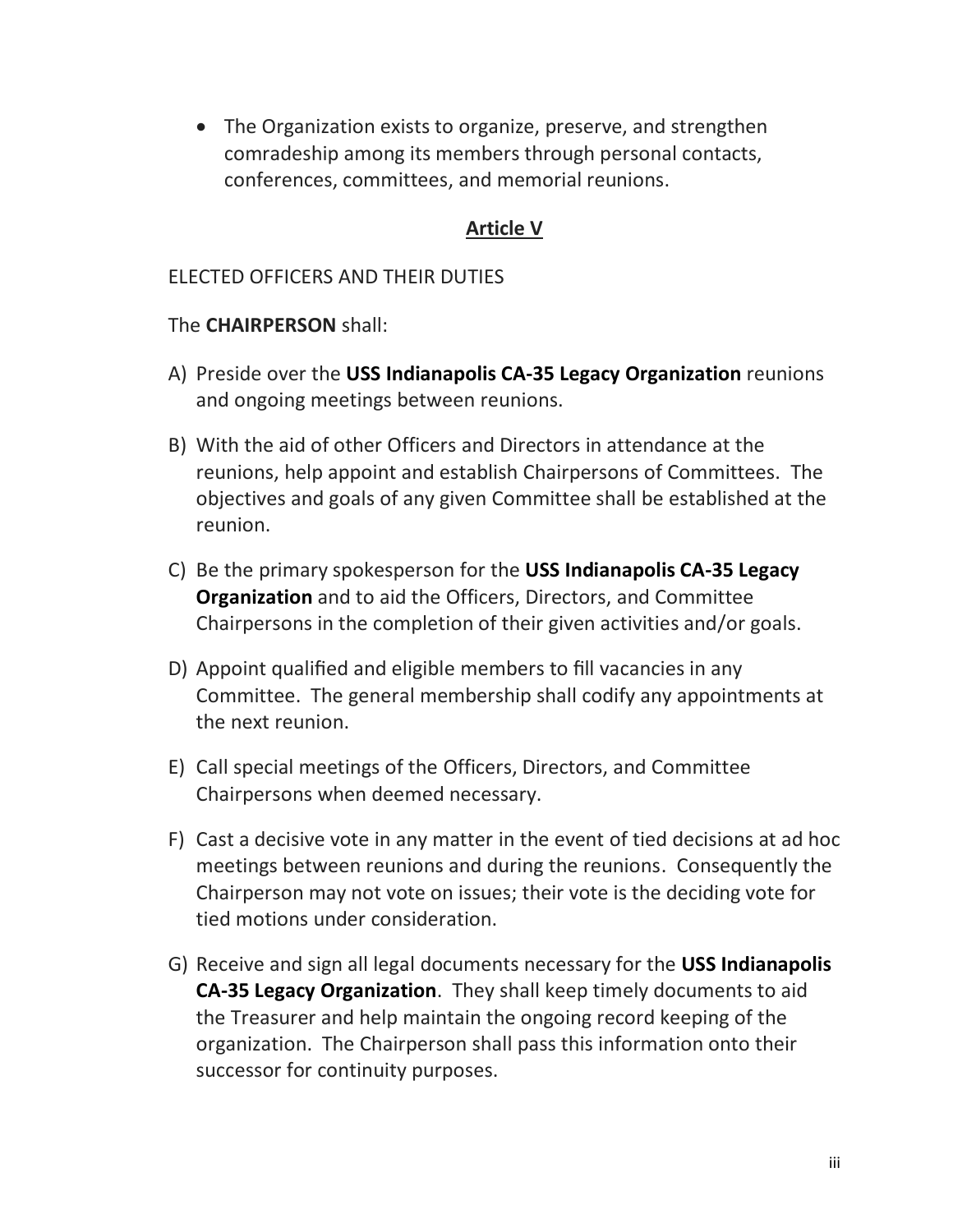- H) May conduct, or appoint, Officers, Directors, Committee Chairpersons or Members in good standing to conduct any interviews with the news media and other concerned groups on behalf of the **USS Indianapolis CA-35 Legacy Organization**.
- I) With the aid of other Officers, Directors, and Committee Chairpersons to help provide program speakers for the reunions.
- J) With the aid of other Officers, Directors, and Committee Chairpersons to correspond, before and after memorial reunions, with any persons or organizations assisting in putting the reunion together.
- K) Assure that all invoices incurred will be paid at the earliest possible date after being presented with properly executed statements. Be responsible for the timely filing of all legal documents.
- L) Be the final arbitrator between Officers, Directors, and Committee Chairpersons to maintain peace and fellowship in their assigned tasks.
- M)Will produce an agenda for the General Membership one (1) month before the reunion/election after a review of that agenda with the current Officers.
- N) The Chairperson's responsibilities also are to ensure all Officers, Directors, and Committee Chairpersons pass along their respective records to their successors of their positions.
- O) Be a goodwill representative to all persons during reunions.

#### The **VICE-CHAIRPERSON** shall:

- A) Assist the Chairperson in any matter.
- B) Preside over on-going activities, meetings, and reunions for the Chairperson in the event of their inability to perform the duties of their office for health reasons and/or death. If during the year the Chairperson is unable to perform their duties the Vice-Chairperson will remain the Chairperson only until the next reunion/election.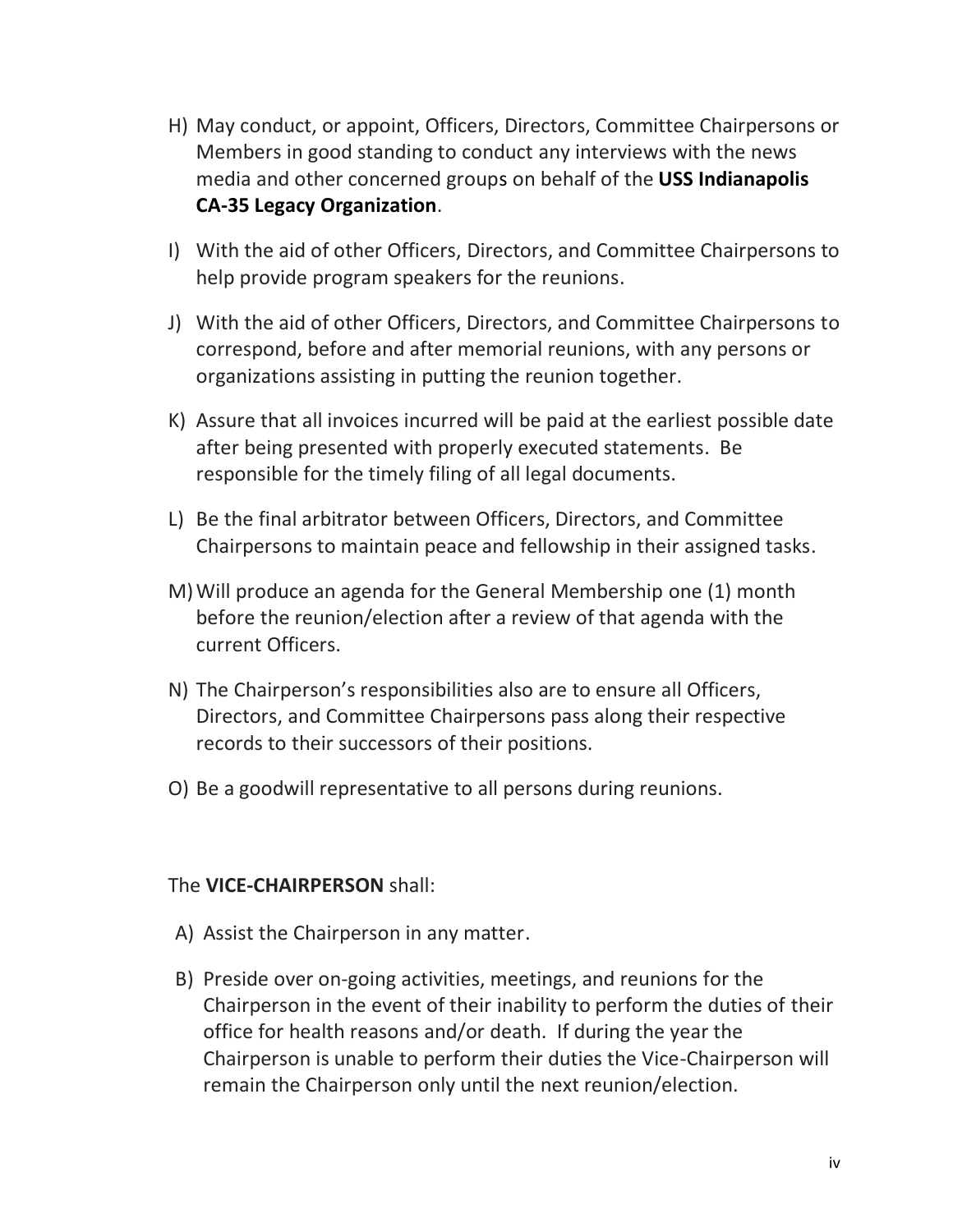- C) The Vice-Chairperson (or any Officer or Director in attendance) shall establish and conduct an election for the Chairman position as the first order of business after a quorum is established at the reunion.
- D) The Vice-Chairman shall aid the Secretary and Directors in keeping a membership list in conjunction with the Treasurer.
- E) The Vice-Chairman shall insure State of Indiana Business Entity Reports and Federal tax documents are filed in a timely basis.
- F) Pass on all information relevant to their office to all Officers and Directors when their term of service has expired.
- G) Be a goodwill representative to all persons during reunions.

#### The **SECRETARY** shall:

- A) Prepare minutes of organizational meetings. Archiving and later distributing the minutes of the organization along with keeping them available to the Officers and Directors at all times.
- B) Notify members and interested persons of organizational meetings and memorial reunions, i.e. be the organization primary correspondent.
- C) To maintain a list of all Officers, Directors, Committee Chairpersons and members. Will work in conjunction and aid the TREASURER in their address correction duties.
- D) Prepare reports as required by the Officers and Directors.
- E) Receive and record reports from Committee's Chairpersons as necessary.
- F) Assist in preparing all correspondence for the Officers, Directors, and Committee Chairpersons as requested or required.
- G) Receive correspondence from survivors and other interested parties and to inform Officers and Directors of such correspondence.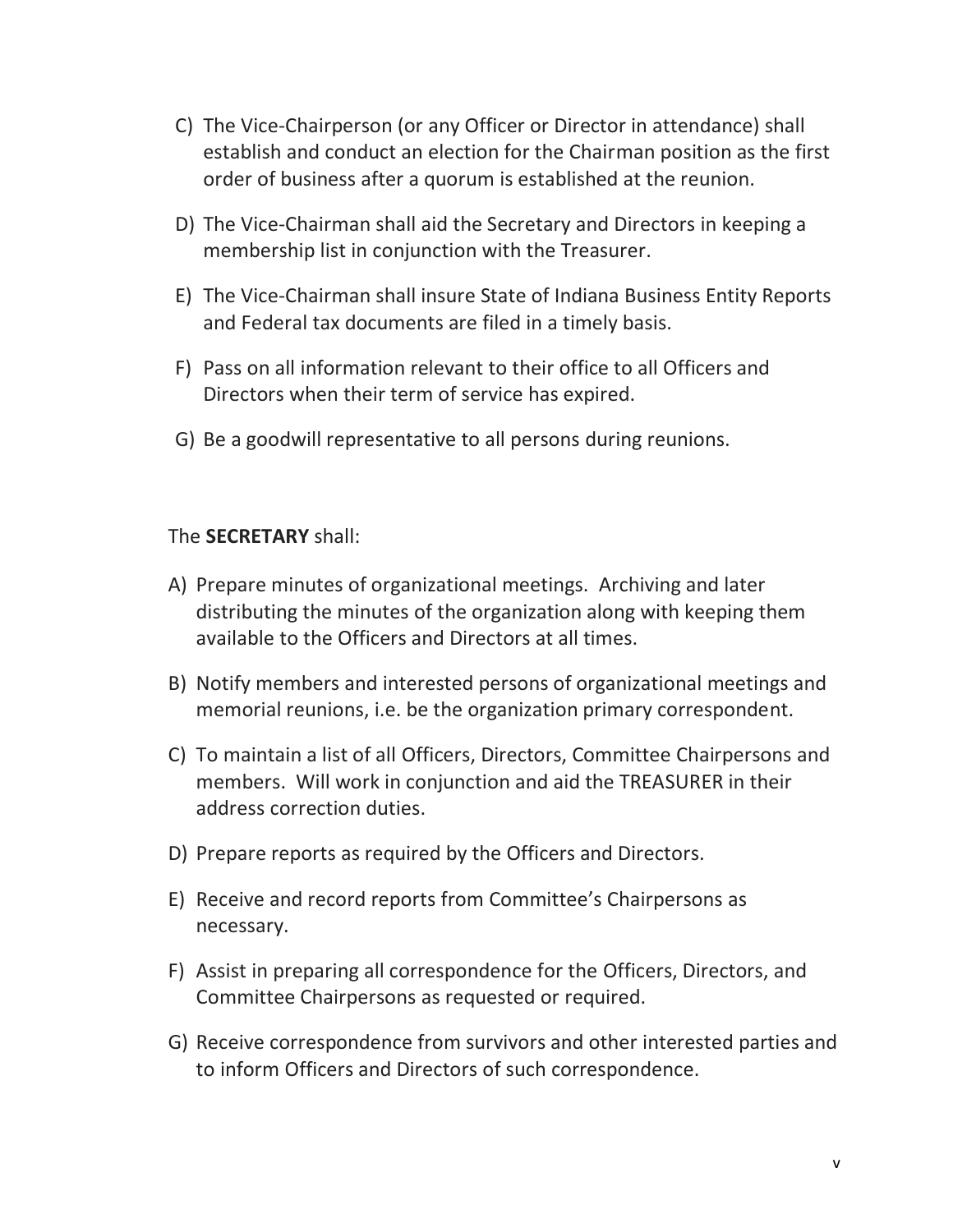- H) Be a secondary repository of the records of the Chairperson and Treasurer.
- j) Pass on all information relevant to their office to all Officers and Directors when their term of service has expired.
- k) Be a goodwill representative to all persons during reunions.

#### The **TREASURER** shall:

- A) Receive and deposit all funds of the **USS Indianapolis CA-35 Legacy Organization**.
- B) Maintain a complete record of all receipts and disbursements.
- C) The Treasurer will collect membership dues and communicate any address corrections obtained from members to the Secretary.
- D) The Treasurer will aid the Secretary in maintaining Officer, Director, Committee Chairpersons and Members rosters and shall furnish copies to the Officers and Directors as requested.
- E) Keep and reconcile all monthly financial statements from bank accounts.
- F) Send timely financial reports to all Officers and Directors. Quarterly reports will be the minimal requirement for this responsibility.
- g) File State of Indiana Business Entity Reports and pay appropriate fees on a timely basis
- h) File Federal Tax returns and pay appropriate fees on a timely basis.
- j) Keep records of the expenses of the Officers and Directors incurred while performing organizational duties and reunions. The timely reimbursements of two weeks to the Officers and Directors are expected from the TREASURER after the reunion.
- k) Present a full report of financial income and disbursements to the general membership during the reunion.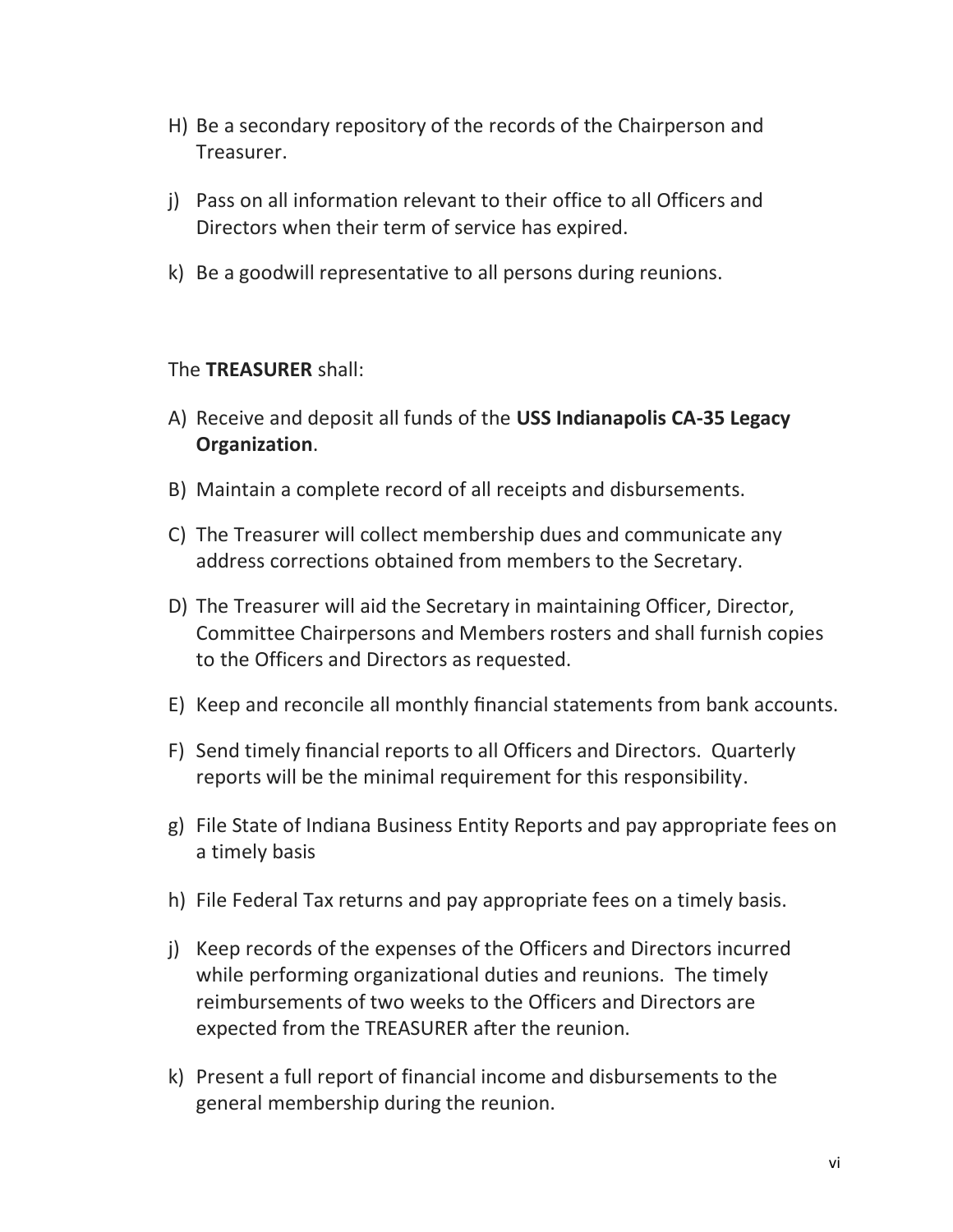- l) Pass on all information relevant to their office to all Officers and Directors when their term of service has expired.
- m) Be a goodwill representative to all persons during reunions.

# The **MEMBER AT LARGE** shall:

- a) Oversee the website presence of the organization and keep it current.
- b) Be the designated replacement of the Vice Chairperson, Secretary, or Treasurer that is unable to perform their duties during their elected term.
- c) Pass on all information relevant to their office to all Officers and Directors when their term of service has expired.
- d) Be a goodwill representative to all persons during reunions.

# **Article VI**

## Membership

All voting members must be a current member of the **USS Indianapolis CA-35 Legacy Organization**.

Reunion to reunion dues will be established at the reunion by approval of current voting members. A new term for membership begins at the conclusion of the reunion meeting to the end of the next reunion meeting.

Dues are to be collected by the TREASURER at the conclusion of the reunion Legacy Organization meeting. The amount of the dues may be adjusted at the reunions by a vote of the general membership.

Lifetime membership is established at \$500. (Founding members from July 2018-July 2019 may pay the difference to become a lifetime member if paid prior to the July 2020 reunion.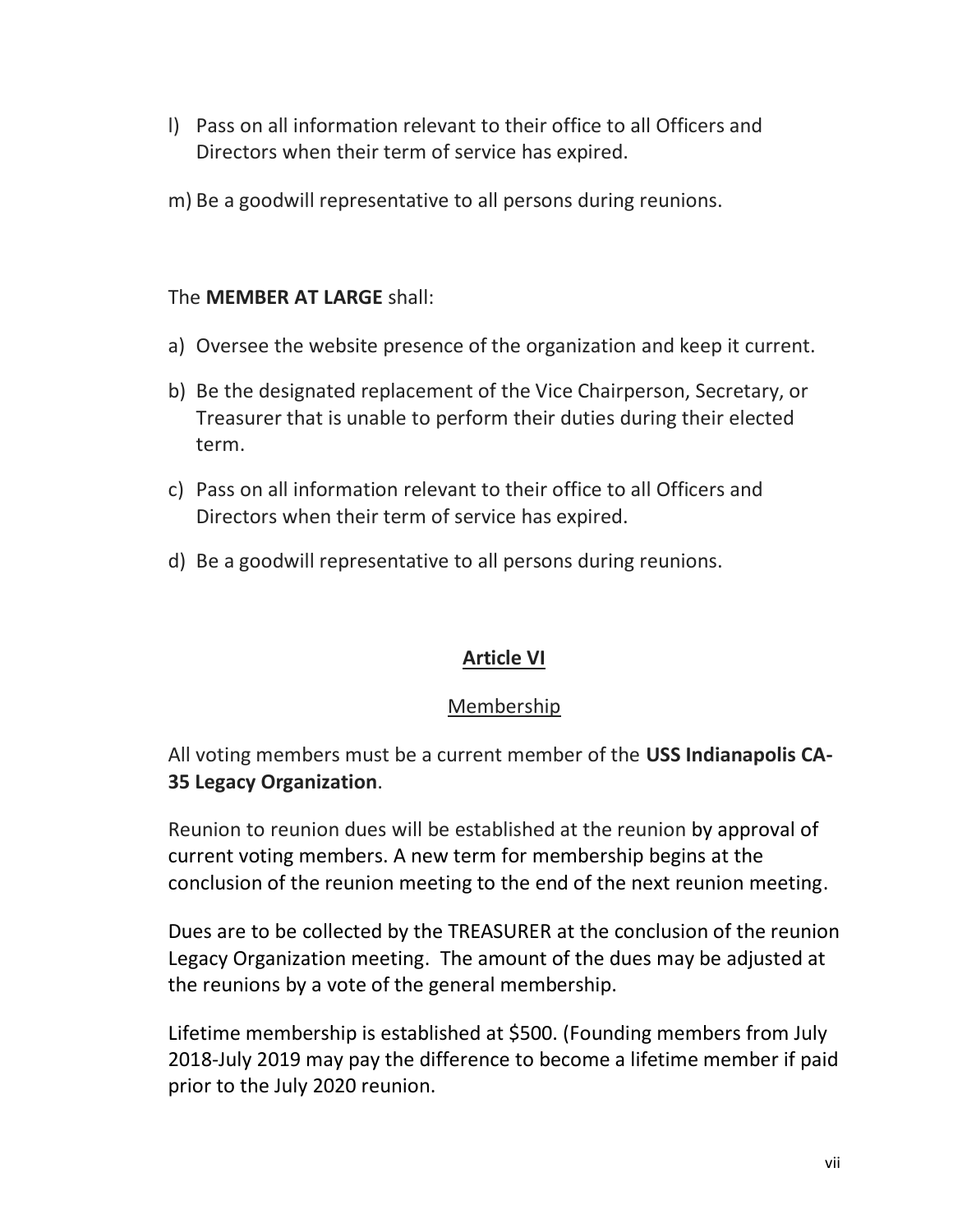Members are encouraged to:

- To attend all reunions, if possible.
- To make motions, recommendations and proposals from the floor at the reunion meetings.
- Receive and review materials disbursed by the SECRETARY on an ongoing basis. Occasionally look at our website.
- Take grievances before the Officers and Directors.

Any member in good standing may be appointed Chairperson of a committee or serve on a committee. Priority for serving will be given to family members of Survivors, Lost at Sea, and Rescue Crew. Committees should reflect a balance among the groups and then add "friends of USS Indianapolis" category members.

Tokens of membership may be given to the members from reunion to reunion.

Discipline may be imposed upon a member for any violation of the Good of the Order, including but not limited to the following:

- 1. Violation of the Bylaws.
- 2. Acts of disloyalty to the Legacy Organization including, but not limited to overt attempts to decertify the Legacy Organization with acts as to bring disruption, disgrace or dishonor to the Organization.
- 3. Distribution or use of the Legacy Organization membership list for any reason without expressed permission.
- 4. Misuse or abuse of the name or insignia of the Legacy Organization or infringement of a trademark of the Legacy Organization.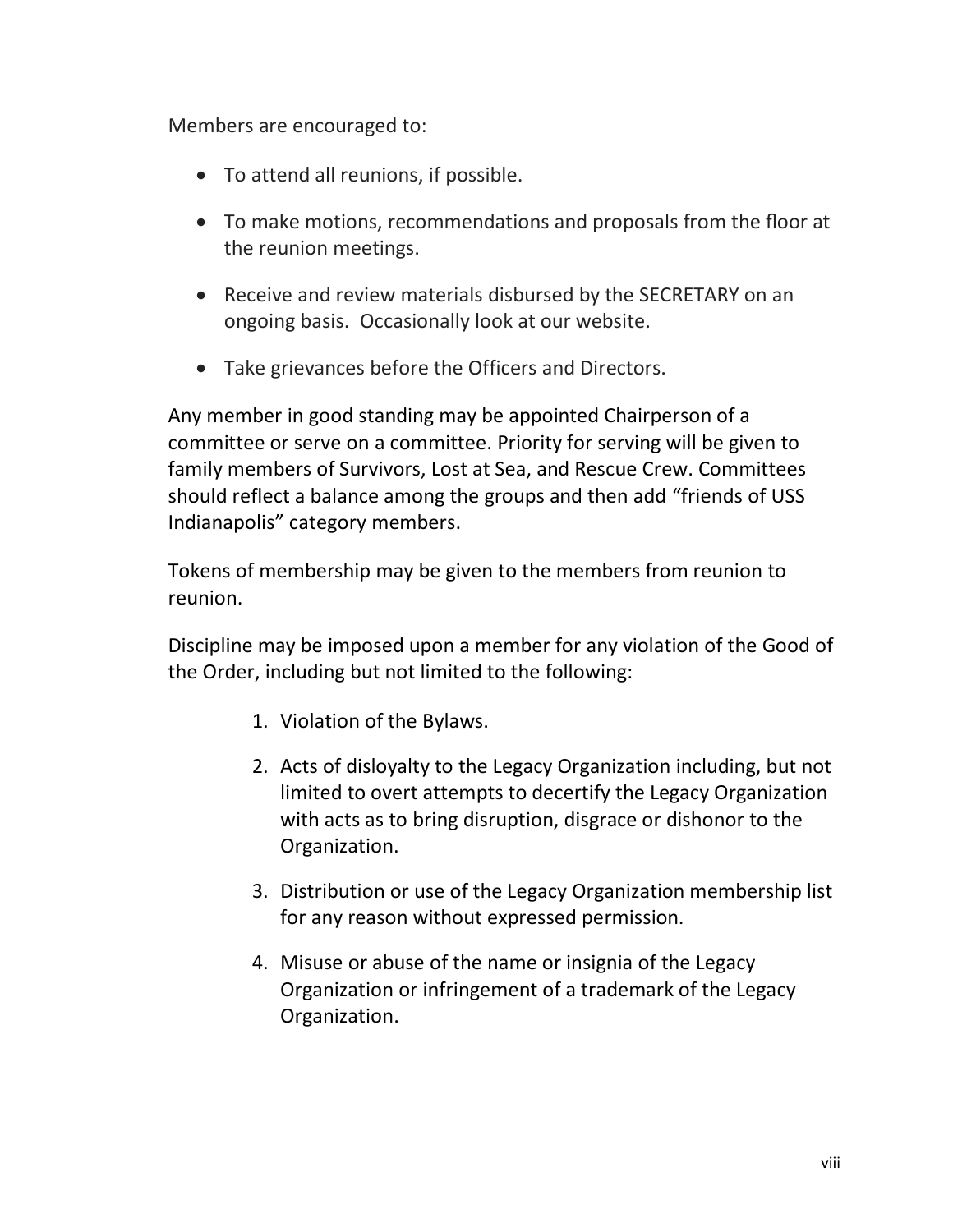## Article VII

# Committees

All Committee Appointees must be a current member of the USS Indianapolis CA-35 Legacy Organization.

The objectives and/or goals of any given Committee shall be established at the reunions.

An Advisory Committee shall be established at the inception of this organization to aid the new officers in the background of the preliminary work performed by the volunteers of the Steering Committee. This initial Committee will be an Ad Hoc Committee in nature that may be disbanded by the will of the officers at any juncture.

A Financial Committee shall be established to oversee the economic commitment goals of the organization at the reunion. This shall be a standing committee as economic stability is paramount to the organization. The committee members shall be directed by the goals of the organization at the reunion. The Treasurer shall oversee this committee.

Reunion Committee will work with the Survivor's Organization to facilitate the reunions. When the USS Indianapolis Survivor's group does not exist, the committee will be fully in charge of organizing and implementing USS Indianapolis CA-35 Legacy Organization programs.

Membership Committee will develop strategies to increase membership of the Legacy Organization. Upon the Legacy Organization organizing the reunions, the membership committee will facilitate registration of the reunions.

Education Committee will develop strategies for presenting programs about the history of the USS Indianapolis in schools, museums and public venues.

Merchandise Committee will be in charge of ordering and monitoring all memorabilia or commemorative items representing the USS Indianapolis CA-35 or Legacy Organization.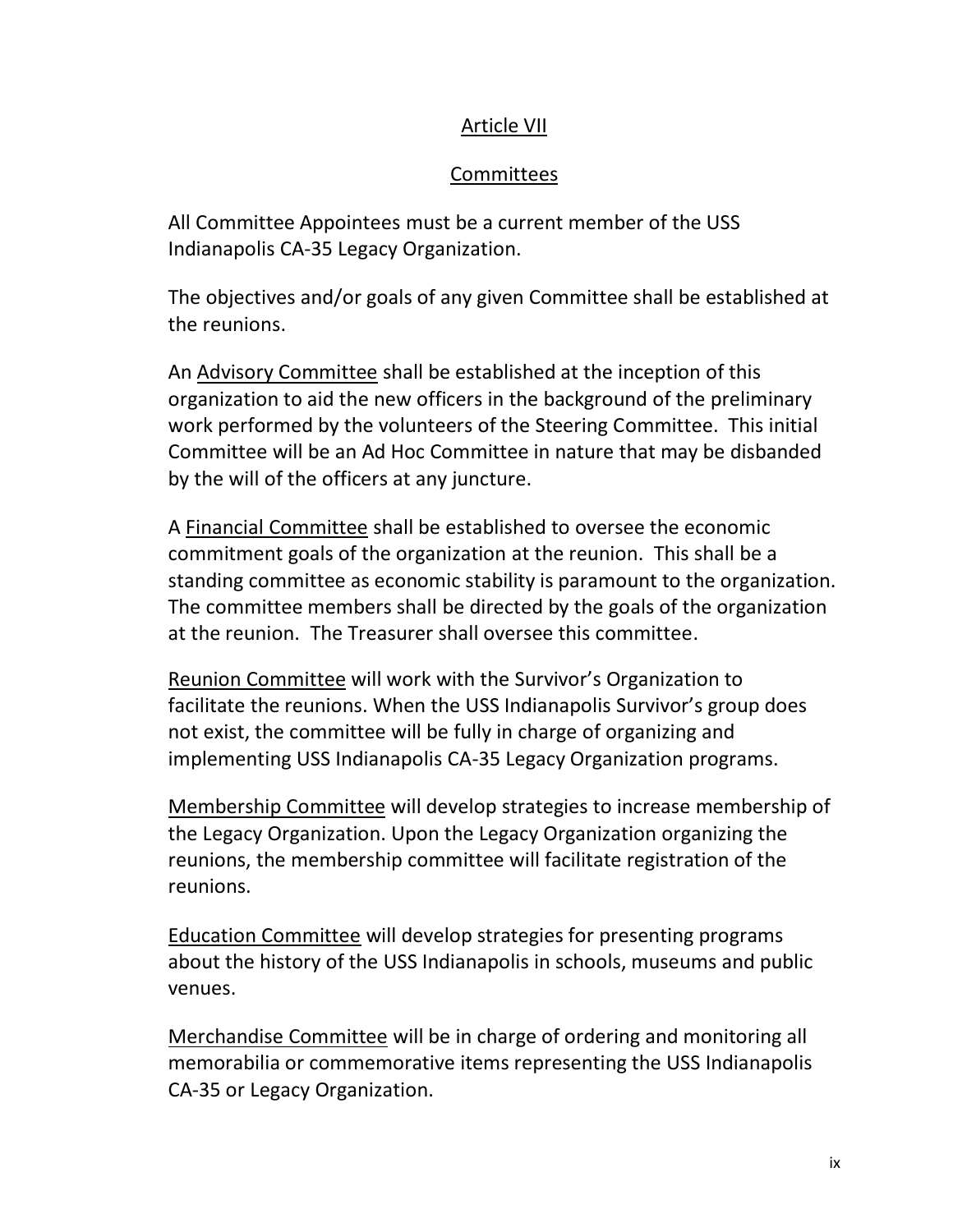Website Committee will be in charge of overseeing and updating the USS Indianapolis Legacy Org website.

Fundraising Committee will be in charge of discovering various avenues to pursue added income beyond merchandise sales and membership dues.

Bylaws Committee shall be in charge of an annual review of the bylaws. Recommendations will be made to the Board of Directors. Beyond grammatical changes, the additions or deletions of current bylaws will be voted upon at the reunion by all current members.

Strategic Planning Committee will develop short-term and long-term goals for the Legacy Organization.

Members of Committees are encouraged to:

- a) To attend all Committee meetings.
- b) To make motions, recommendations and proposals to their assigned committee.
- c) Entitled to take grievances before the Officers and Directors.
- d) Any member in good standing may be appointed Chairperson of a committee or serve on a Committee.

#### **Article VIII**

#### ELECTION OF OFFICERS-

AII nominations shall be made at the reunion meeting. Elections shall be by voice vote and/or written ballot. It shall require a majority of all votes cast by the general membership at the reunion to be elected to any Officer's position.

Membership shall be assumed at the first USS Indianapolis CA-35 Legacy Organization meeting by being "in the room". At subsequent reunions members may vote for officers only if they are members in good standing.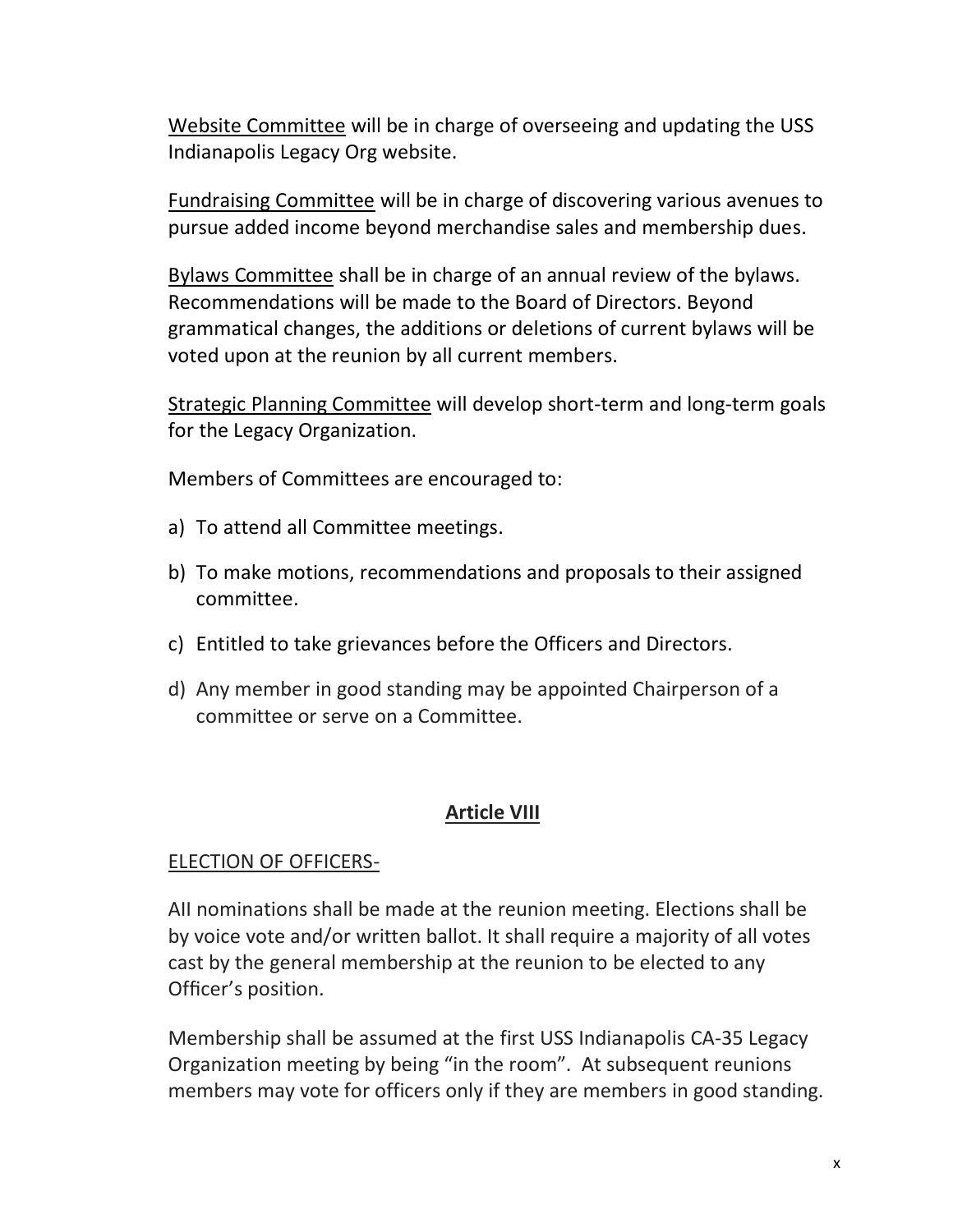Term of office shall be from one reunion to the next, whatever that period may be as established in these bylaws.

Eligibility to be nominated from the floor and hold an Officer's position will only be held by a Member in good standing. Self-nomination is acceptable.

In the event that on-site elections are not possible, due to either a revision in the reunion schedule or in the case of circumstances beyond our control like the pandemic in 2020, the following electronic procedure would be in place.

## ELECTRONIC ELECTION OF OFFICERS-

The nominating committee shall solicit candidates during the months of March, April and early May. All candidates should be verified as current USS Indianapolis CA-35 Legacy Organization members by the nominating committee by mid-May. Candidate information must be presented to the membership prior to their votes being cast on the ballots

The committee shall present the Slate of Officers Ballot using an online format. Voting would occur before the general meeting. The committee will receive all ballots and tabulate the results. The results will be announced, via email, to all current members in a timely manner. The new officers will be presented to the membership.

#### **Article IX**

#### FINANCIAL/TAX YEAR-

The fiscal year of the USS Indianapolis CA-35 Legacy Organization shall be from July 1st to June 30th.

## **Article X**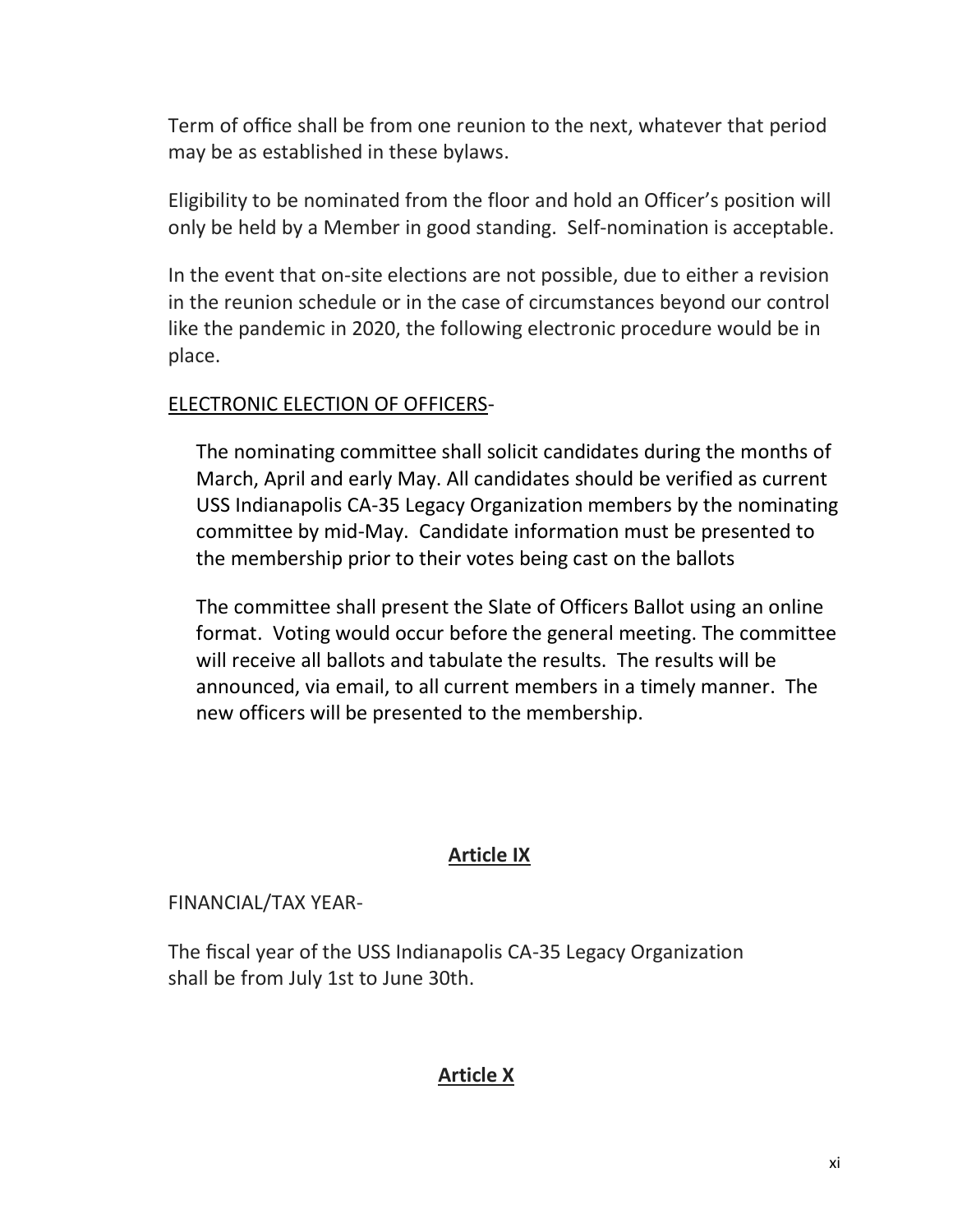#### LEGACY ORGANIZATION REUNIONS-

- a) The LEGACY ORGANIZATION will be concurrent with the Survivor's Reunion.
- b) When the Survivor's Reunion is disbanded it shall be held as near to July 30th as possible.
- c) It shall be held in the City of Indianapolis, Indiana.

# **Article XI**

# VOTING QUORUM-

Those members present in good standing shall constitute a quorum for the transaction of business at the reunion's meetings.

# **Article XII**

## DISSOLUTION OF THE **USS INDIANAPOLIS CA-35 LEGACY ORGANIZATION**

In the event The **USS Indianapolis CA-35 Legacy Organization** disbands, its funds shall be disbursed by the last grouping of Officers and Directors to a non-profit charitable organization. This donation will be in the name of the USS Indianapolis CA-35. It will be made to a Navy and/or Marine Corps Organization or museum(s) housing a USS Indianapolis CA-35 display.

# **Article XIII**

These bylaws may be amended at any reunion meeting to address any deficiencies of this document and/or to address any ongoing considerations. The amended Bylaws shall be established by the general membership at the reunion-to-reunion meetings.